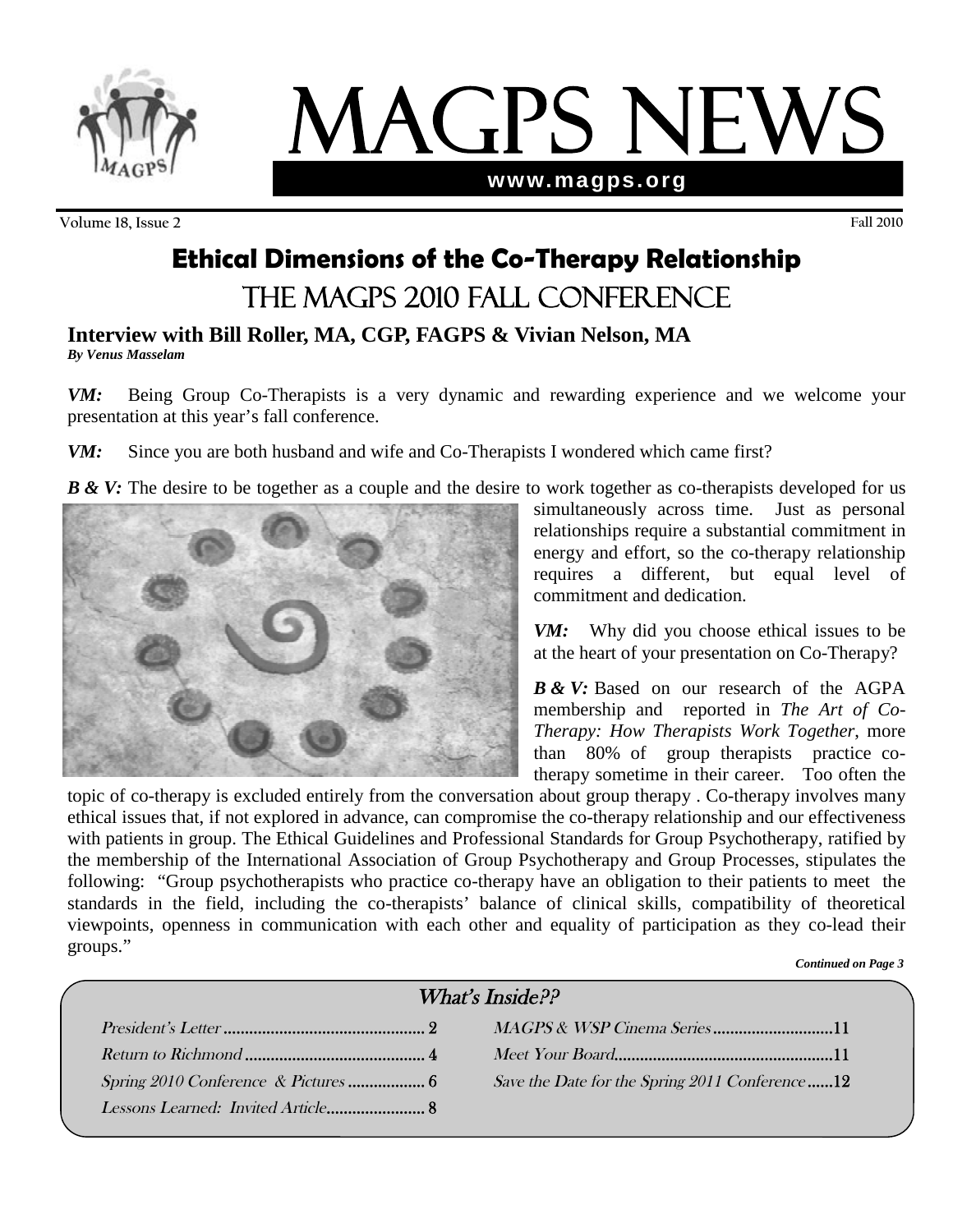#### **MAGPS Board**

**President** Reginald Nettles *410-290-7999*

**President-Elect** Farooq Mohyuddin *703-625-8444*

> **Treasurer** John D. Rhead *410-997-5060*

**Secretary** Lisa Zimmerman *202-413-0686*

**Membership** Deborah Sinek *434-249-0706*

**Members-at-Large** Margo London *301-229-1912*

Eleanor Hoskins *804-354-1996*

Rose McIntyre *703-281-2657*

Lorraine Wodiska *301-907-9070*

**Past President** Lenore Pomerance *202-333-2434*

> **Newsletter** Ron Kimball *202-452-6257*

**Student/New Professional Representatives**

Matt Flemming *703-304-7082*

Bridgett Neamo *202-806-6438*



## Letter from the President

At this writing, Mid-Atlantic is busy preparing for its fall conference, under the able leadership of Henry Morris, Fall 2010 Conference chair. In keeping with our tradition of having one of our two annual conferences outside the Washington, D.C. metropolitan area, we will meet in Richmond, Virignia, October 22-24, 2010. This will be our first meeting in Richmond in just over 10 years. Guest presenters Bill Roller and

Vivian Nelson will lead the conference in examining Ethical Dimensions of the Co-Therapy Relationship. If you haven't already looked at our website (www.magps.org), take a look at the audio-visual live to tape demonstration of a therapy group co-lead by our guest presenters. Details of our spring, 2011 conference, chaired by Margo London, with guest presenter Stewart Aledort, will be announced, as is traditional, at our fall conference. Mid-Atlantic conferences always have experiential, i.e. large and/or small group learning experiences as well as a healthy dose of didactic material

Mid-Atlantic has embraced technology in many facets of our work. This live demonstration group is one example, thanks to the efforts of our webmaster, Rob Williams. Membership chair Deb Sinek, along with Rob, has been ramping up our online registration capability with excellent results. We are now able to invite our members and guests to register for our conferences online. We also have a listserv for our membership which has been an excellent resource for group and related therapy referrals. Similarly, we are moving toward paperless-ness in as many ways as possible. Members now have the option of requesting paperless communications from MAGPS to varying degrees. This newsletter may go digital within the next few months. Our conference brochures are accessible on our web-site and will no longer be sent to members who have indicated that they prefer paperless communications. Finally, our annual membership directory is available on our website, and will only be sent in hard copy to those who request them. Our goal is in part to reduce costs and thereby minimize cost increases to our membership in these trying economic times and beyond.

We are very pleased to have the MAGPS/Washington School of Psychiatry Group Psychotherapy Alumni Association Cinema Series back on board after a brief hiatus. This collaboration is coordinated by John Thomas and Rob Williams. The 2010-2011 schedule appears elsewhere in this newsletter.

By now, all members have received the Call for Nominations, sent out at the end of July by Past-president and nominations committee chair, Lenore Pomerance. This is your opportunity to nominate members to run for positions on the MAGPS board. Self-nominations are welcome. In a few short months, I will move into the past-president role and president-elect Farooq Mohyuddin will move into the presidency for two years. It has been, and continues to be, a joy to be involved with this community of folks dedicated to advancing the use of group methods to achieve personal growth and therapeutic goals.

> Reginald Nettles, President Mid-Atlantic Group Psychotherapy Society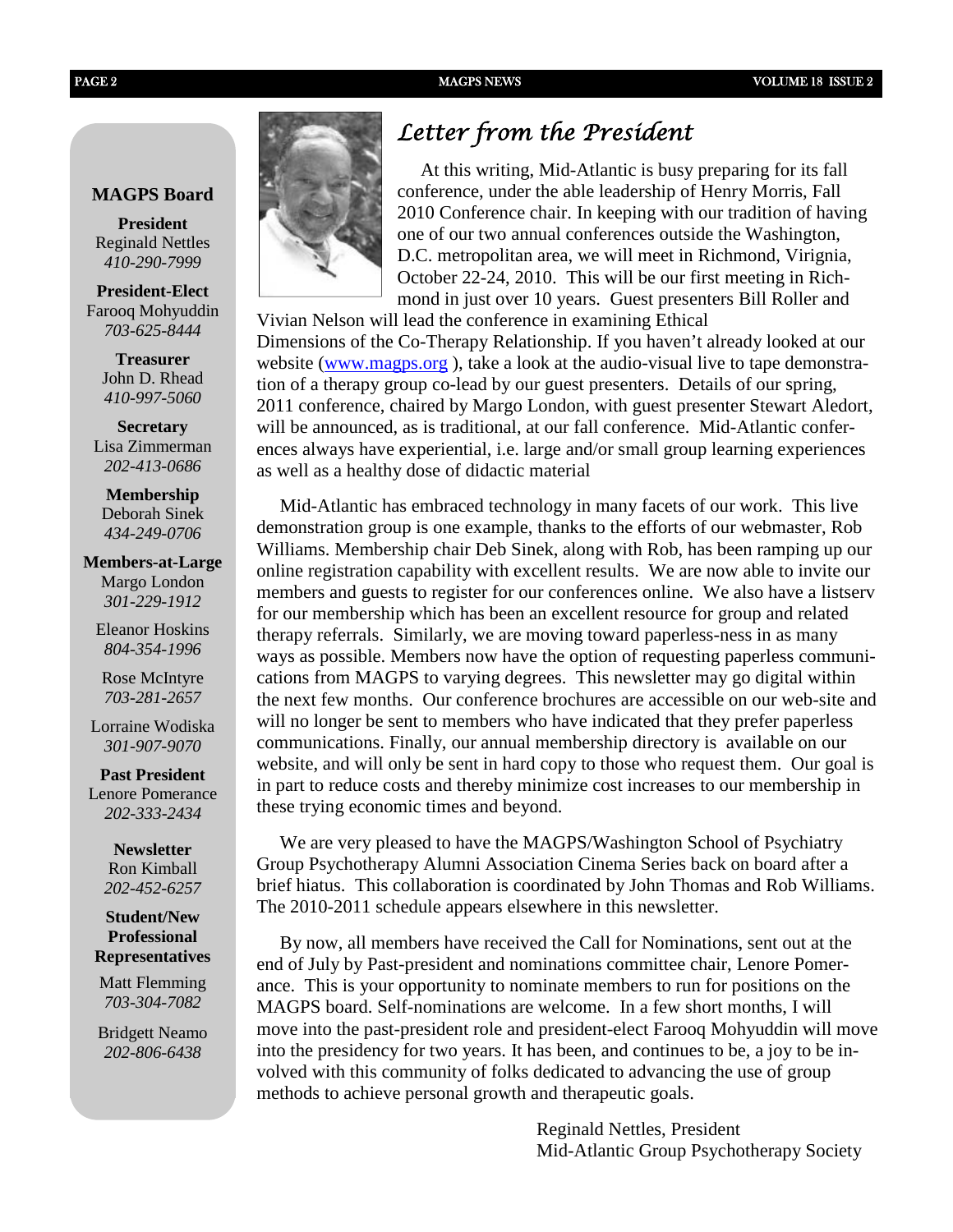#### **Interview** *(Continued from Page 1)*

*VM:* What theories provide the basis for your work together as group Co-Therapists?

*B & V:* The findings of our research indicate specific co-therapy behaviors which lead to good therapeutic outcomes. A few of those behaviors are mentioned in the ethical guidelines quoted above. James Dugo and Ariadne P. Beck have elaborated a theory of co-therapy development that is based in part on Beck's phases of group development. We shall cover each of the nine phases of co-therapy team development in our presentation.

*VM:* Would you share some examples from your experience of the benefits and pitfalls of being Co-Therapists?

*B & V:* Co-therapy provides a widened perspective for the co-therapists and widened transference possibilities for their patients. Co-therapy provides greater opportunity for therapists to check and balance their behavior giving as it were, on the spot peer supervision. These benefits favor both therapists and their patients. Co-therapists can reach an impasse if they allow unrecognized competition to flourish in their relationship. It does not bode well for the group or the co-therapy relationship if the co-therapists conflict over who is right or who is in charge. Another problem arises if insufficient equality exists in the relationship and one therapist becomes dependent or develops a co-dependent bond with the other.

*VM:* How should participants in the fall conference prepare themselves for your presentation?

*B & V:* Participants will benefit from reading our text which was cited above. From it they will gain insights into some of the more subtle aspects of the co-therapy relationship. The practice of co-therapy is complicated and requires experience and reflection to grasp its deeper significance in creating a therapeutic context for a group. Participants ought to discuss with their co-therapists some of the questions that reading our text stimulate. Therapists in search of a partner to work with will find help by referring to the co-therapy questionnaire in the back of the book. Just as important, participants ought to view our six hour video series of a spontaneous group, *The Promise of Group Therapy: a Live to Tape Video of a Time Limited Group,* to discover the various ethical dilemmas that emerged and how we responded to these challenges.

*VM*: What should participants expect to take away from your presentation?

*B & V:* Although co-therapy requires both time and personal commitment, the benefits which clinicians derive from its practice are deep and long lasting. The bonds which co-therapists form are often profound and have impact in their lives beyond the work environment. They learn from each other , they console each other in times of loss, and by their empathy and respect for each other, they can overcome the sense of loneliness that can envelope the practitioner who works alone.

*VM:* Thank you for sharing your thoughts with us today.

### YOUNG ADULT THERAPY GROUP

Group therapy for young adults with Social anxiety and other behavioral and emotional issues related to this phase of life

> **When: every Wednesday at 4:45 pm Where: Downtown Bethesda Contact:** *Dr. Nicholas Kirsch 301-907-8934*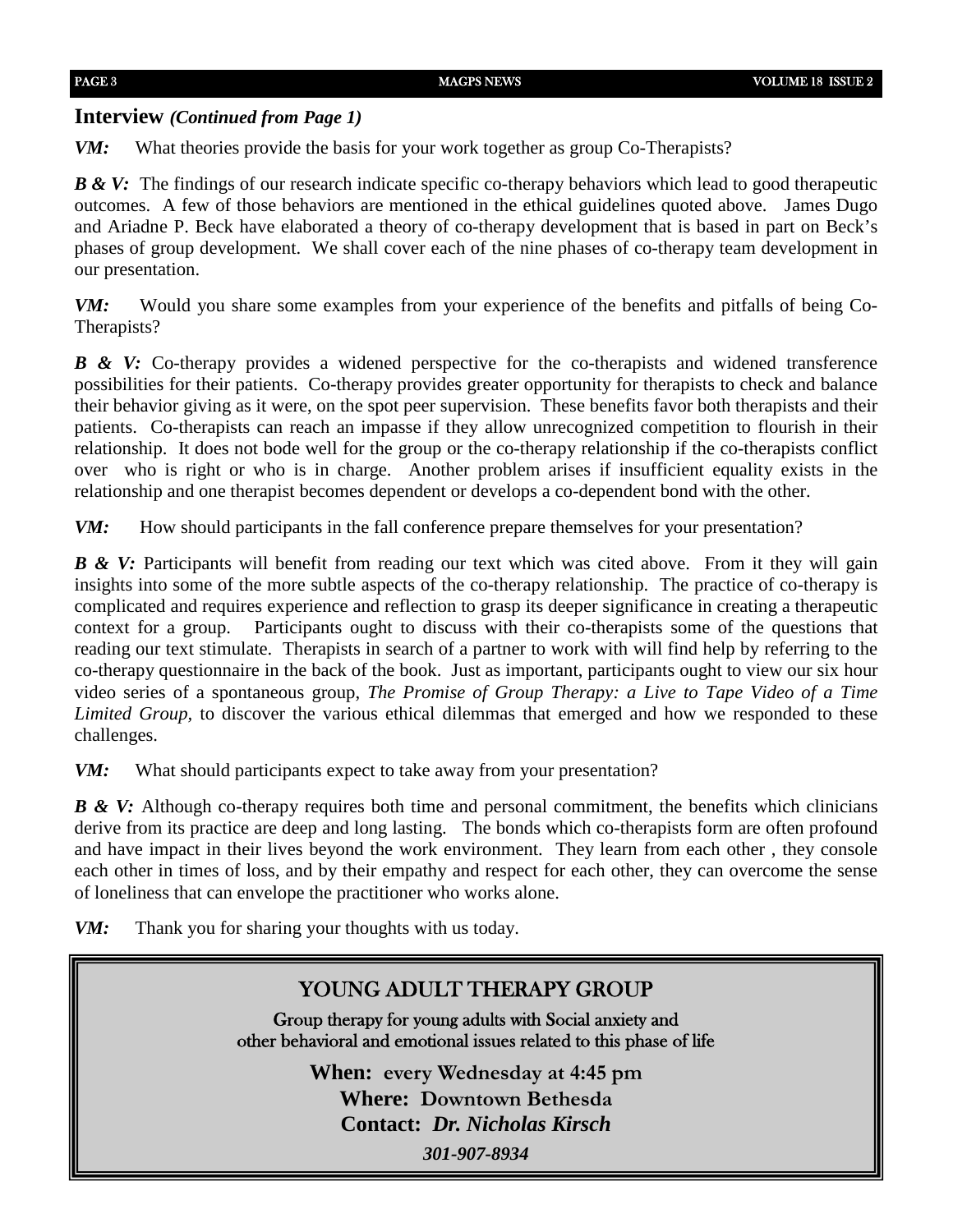## MAGPS 2010 Fall Conference *Henry Morris* **The Return to Richmond**

After a lapse of several years the Mid-Atlantic Group Psychotherapy Society will return to Richmond, Virginia, for its Fall 2010 Conference on Friday, October 22 through Sunday, October 24, 2010. The venue is the Sheraton West Richmond Hotel at 6624 West Broad Street in Richmond's near west end. The topic will be "The Ethical Dimensions of the Co-Therapy Relationship," and presenters are Bill Roller and Vivian Nelson. They are Marriage and Family Therapist from Berkeley, California, who are both spouses and co-therapists.

During a period when boundaries seem to have become fluid in all aspects of our lives including politics, entertainment, finances and sports, a reexamination of professional boundaries is especially timely. We have all been inundated with escapades of boundary disregard by celebrity financiers such as Bernie Madoff, by sports stars such as Tiger Woods and politicians such as John Edwards and John Sanford. It seems that every day another account of betrayal and boundary violations appears in the media. At times the media accounts are so intrusive and redundant that these violations almost come to seem the average and norm for our lives. Most of us would like to think that as professionals we are immune to such scandalous behaviors. However, experienced and knowledgeable though we might be, there are hidden and subtle vulnerabilities which exist no matter how long we have been practicing or how much we may know. Often times professional violations occur with the colleagues and the patients we know most intimately.

A dimension of group psychotherapy leadership which is special and has unique aspects is the co-therapy relationship. At some time in most of our professional lives we have been in a co-therapy relationship. Many of these have continued for years in an almost marriage like bond while, others have ended abruptly and never been attempted again. Sometimes these co-therapy relationships have been entered into because of an emotional pull for a fellow professional without any knowledge or theory base to our decisions. A frequent example is the so called co-therapist relationship involving a student and their supervision in what is supposed to be an equal structure. Seldom are the pitfalls and vulnerabilities explored by co-therapy participants prior to the onset of their leadership together. This conference will examine the dimensions involved with co-therapy including the advantages and disadvantages and the phases of the co-therapy team development. In addition, demonstrations of how co-therapists can balance their clinical skills, their theoretical perspectives and their communication styles will be offered.

Bill Roller and Vivian Nelson, are in private practice in Berkeley, California, and have been cotherapists for 35 years. They are co authors of the forth-coming book, *A Second Chance at Love*, which addresses the issues of making a new relationship. Their first book, *The Art of Co-Therapy* was published in 1991 through the Guilford Press. The *Promise of Group Therapy*, their, video series, is available at www.thepromiseofgrouppsychotherapy.com . The companion book for *The Promise of Group Therapy* was published in 1997 by Jossey-Bass/Simons-Schuster. Bill is a Certified Group Psychotherapist through the American Group Psychotherapy Association and is Ethics Chair for the International Association of Group Psychotherapy and Group Processes. He has spent the last six years developing ethical guidelines for that organization. Bill and Vivian presented at the AGPA conference in February in San Diego, California.

As usual for MAGPS conferences, there will be small process groups throughout the time. In keeping *Continued on Page 5*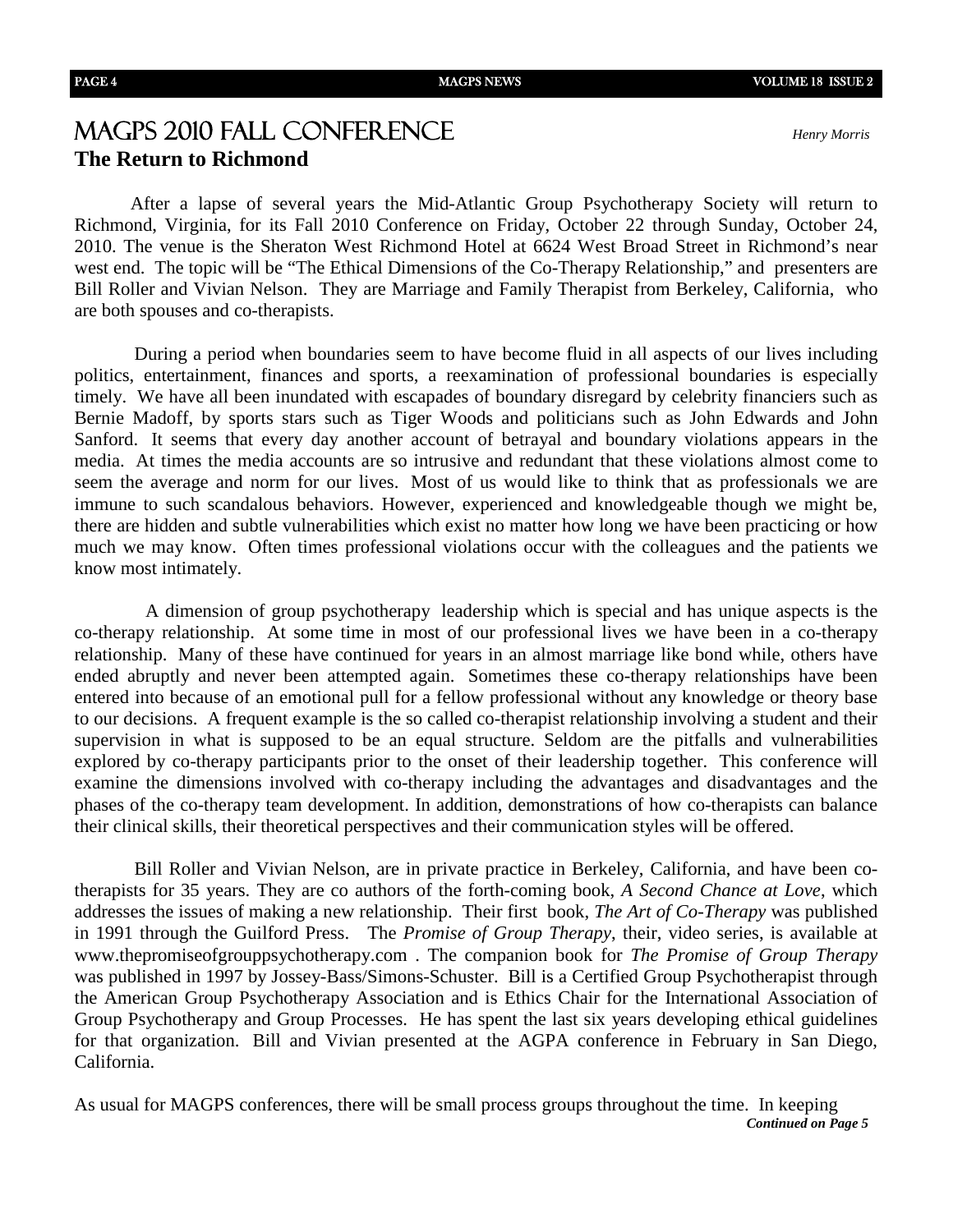#### **Return to Richmond** *(Continued)*

with the theme of the Conference, most of the small groups will be led by cotherapy pairs. At the time of this printing, all pairs were not firmly established, but the following were set: Venus Masselam and George Saiger, Lew Weber and Phyllis McIntyre, Molly Donovan and Barry Wepman, Rob Williams and Sally Brandel, and Nina Brown with Nial Quinlan. Additionally, as has become traditional at our conferences, a group therapist from another affiliate society will be leading a group. Elaine Cooper from the Northern California Group Psychotherapy Society will be joining us for this conference.

The setting for this year's conference is located at a conveniently accessible hotel just off of Interstate 64 West. It is easily reached by taking I95 south toward Richmond and then taking I64 west toward Charlottesville. The hotel is located at the Broad Stree east exit off of I64. It is strongly suggested that departure from the Washington, D.C. area be late morning or early afternoon as I95 can be quite congested. The hotel has all the amenities including a comfortable bar area plus an on site restaurant. A block of room has been reserved for the conference but they are first come /first serve. They will be at \$89/night with a cut-off reservation of September 22. The web site is www.sheraton.com/richmondwest.

In addition to the comfortable hotel setting, information will be available for tours and exploration of the local area, which includes many historic sites and unique Georgetown-like neighborhoods and shopping areas. Richmond has grown over the last many years to be more than the former capital of the Confederacy. It is described as artsy, charming and edgy. There are clubs with excellent music, classic mansions for touring, a fine arts museum and many wonderful restaurants.

Please take time to join us for an exciting conference and an opportunity to enjoy southern hospitality.

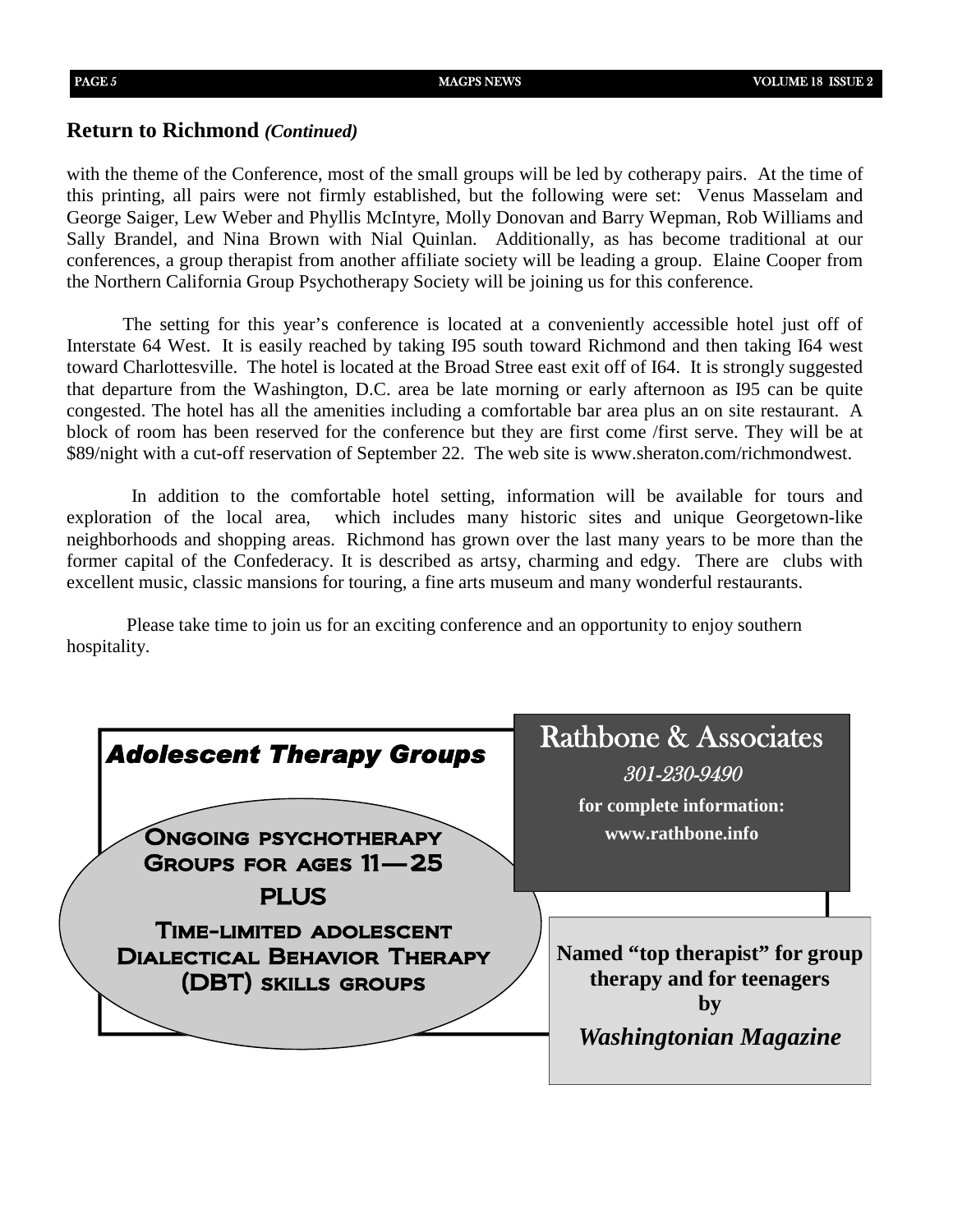#### **Spring Conference 2010** *Margo London*

Our Spring 2010 conference, *The Favorite Patient: The Group Therapist's Dilemma,* was a lively, intense, often highly personal, and successful two-day event, held at the Johns Hopkins University campus in Shady Grove, MD.

Guest presenter Ellen Weber Libby, Ph.D., CGP, led the three plenary sessions, presenting two dimensions of the concept of favoritism. The first explored the dynamics of favoritism in families and Libby's notion that at each person's core are feelings related to being chosen, not chosen, or overlooked. The second explored how these influence our work as group therapists.

The 85 participants also met in ten small groups for three sessions of process experiences over the two days, with each group having a mix of seasoned clinicians, newer group therapists, and graduate students. MAGPS hosted a reception for first-time attendees after the Saturday session and also matched them with Mentors to facilitate their joining into the conference.

Our visiting small group leader was David Hawkins, MD, from the Carolinas Group Psychotherapy Society, and leaders from MAGPS were Gloria Myers Beller, Sarah Brandel, Jay Casey, Joshua Cordonnier, Larney Gump, Nancy Hafkin, Sarah Hedlund, Hallie Lovett, Ray Lovett, Grace Riddell, and Jonathan Stillerman. The conference faculty and Elly Libby met as a consultation group periodically throughout the conference.

Our conference gathering exuded energy and excitement, in sessions and during breaks, as people met, talked, laughed, explored, and discussed the dynamics of favoritism -- both professionally and personally.



Photos courtesy of **Paul Timin.** Many more are available on the website at: **www.magps.org**

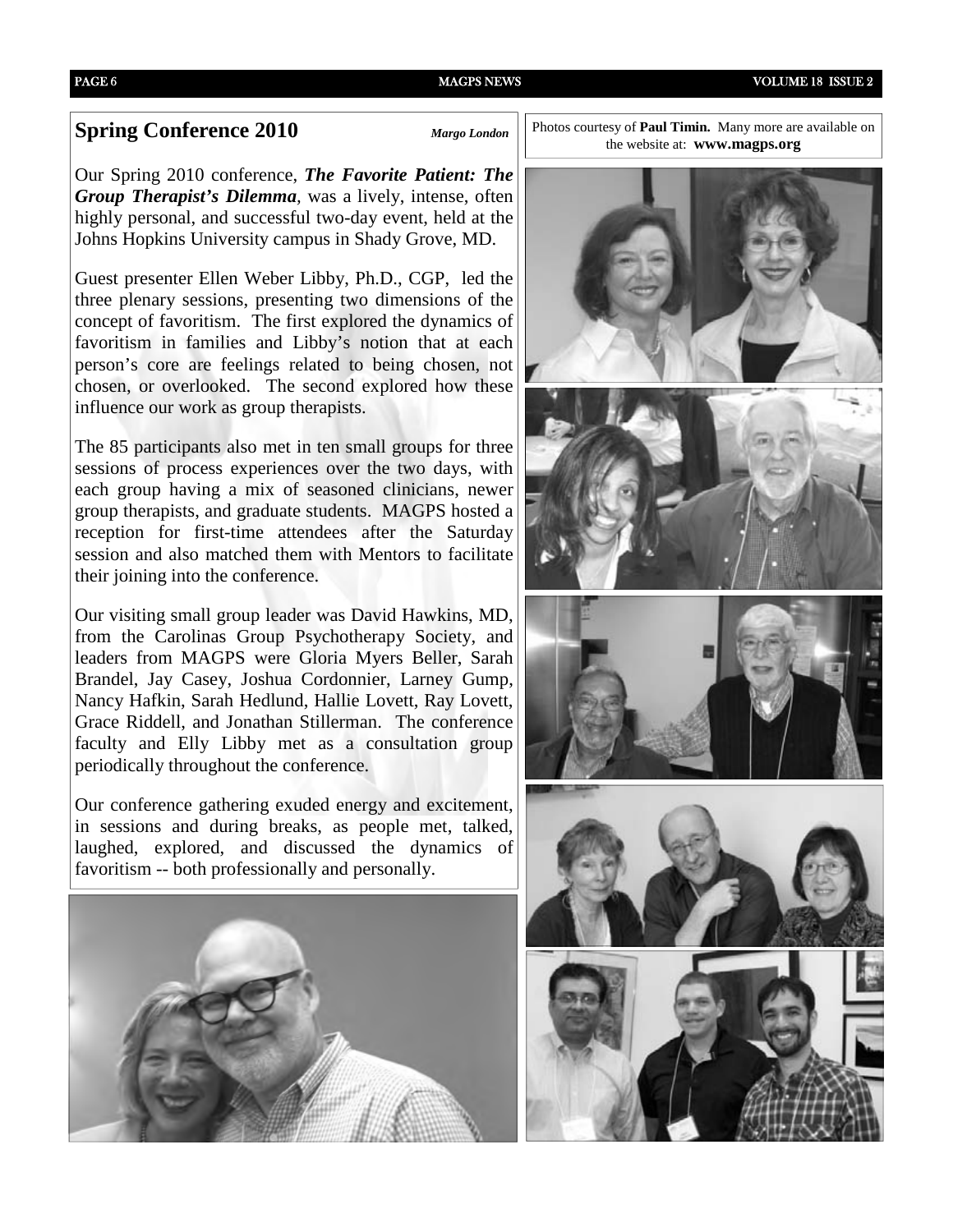

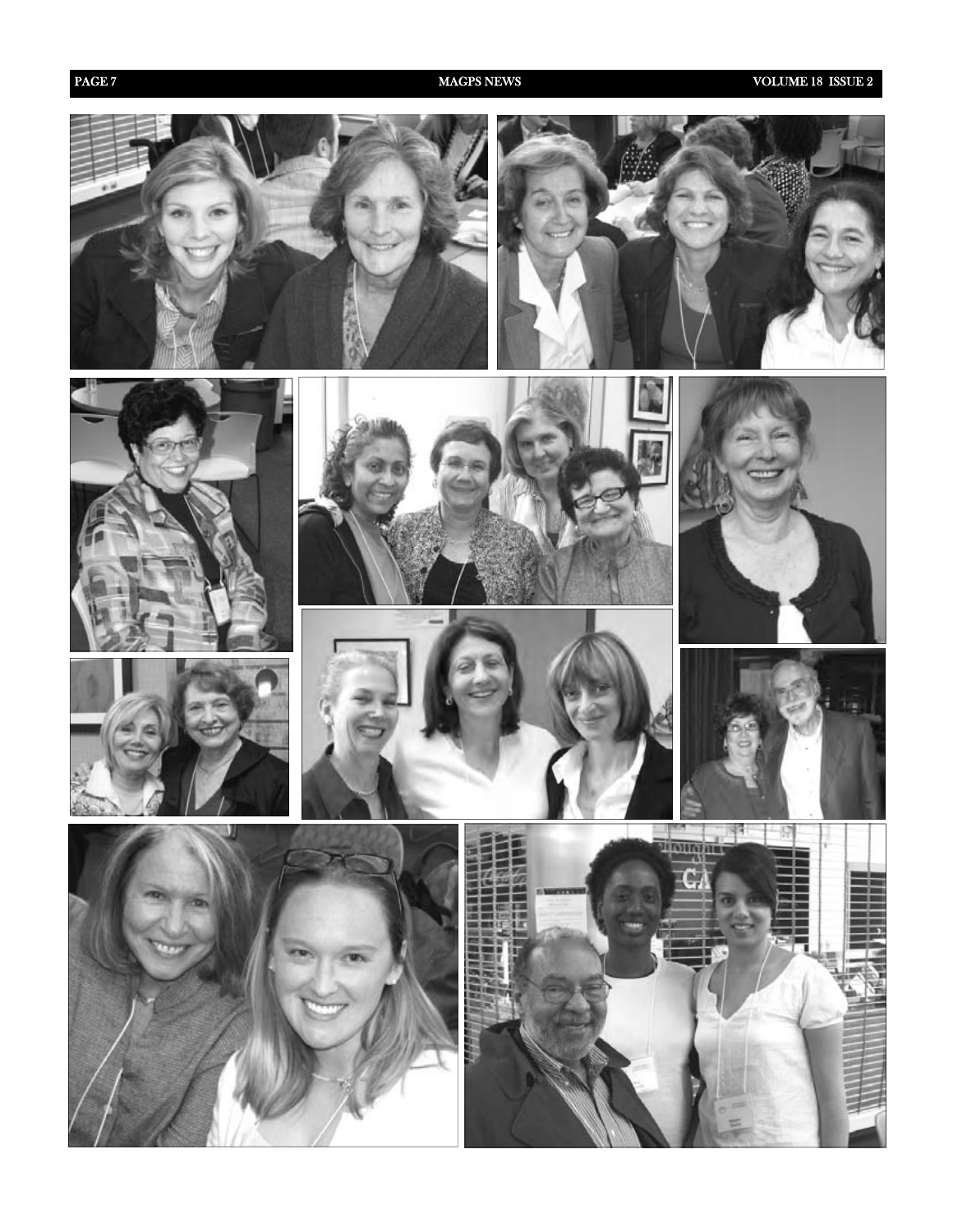**Lessons Learned: Community Outreach Focuses on Military Needs**

*Elizabeth Hammer, PhD, San Diego Psychotherapy Group Society Community Outreach Task Force*

*This article is a summary of the combined work of Diane Feirman, Public Affairs Director, AGPA; Dr. Suzanne Philips, Co-Chair Community Outreach; and Richard Beck and Tom Stone, former Co-Chairs of Community Outreach AGPA.*

As group therapists we know the beauty of a small group of people of different backgrounds, experiences and talents working together in at times inexplicable ways to reach a common goal. It was that kind of small group experience in Chicago at the 2009 Annual Meeting that led to the creation of a series of courses to be offered at the Annual Meeting in San Diego the next year. I was at that time also Chair of the Local Hosting Committee and knew the concentration of military personnel in San Diego made it an ideal time to reach out. At the table that lunch time were Ms. Diane Feirman, Dr. Paul Cox, Mr. Richard Beck, Dr. Suzanne Phillips and myself. The group brought together expertise in group psychotherapy, expertise in trauma intervention and research, personal and professional understanding of the military community, and a heavy dose of creativity and passion about group work and all it can offer. I believe it was Dr. Paul Cox who first suggested an institute for military mental health providers…and using the model of "Care for the Caregivers" an institute was conceived that met the specific needs of military mental health professionals and chaplains who much like therapists in any disaster not only offer intervention for trauma, but simultaneously live it. We then came up with other areas that needed to be addressed: trauma intervention in general, veterans, couples, and active duty military issues including combat stress, suicide and the unique needs of women in the military.

At the Annual Meeting in San Diego, the following tract of courses was offered to military members:

**'"Care To Military Caregivers: From**

**Fatigue to Hope and Resiliency"** facilitated by Mr. Richard Beck and Dr. Tom Stone The institute was a two-day institute which includes self-care techniques and supportive process.

**"Til Trauma do Us Part: Helping Couples Heal in the Aftermath of Trauma and Combat Stress"** led by Dr. Suzanne Phillips and Dianne Kane**.** This workshop addressed the role of couple's relationship as a major source of resiliency in recovery from trauma.

**"Military Mental Health – Treatment Challenges in a Unique Environment" led** by **CAPT** Edward Simmer. This session provided an overview of the unique stressors and challenges in the military. It provided clinicians with needed information to address the special needs of this population.

"**Group Therapy Applications for Returning Veterans"** offered by Drs. David Foy, Shirley Glynn, Barbara Niles, William Unger and Melissa Wattenberg. This workshop detailed manualized evidence-based treatments all developed specifically for the unique military population and delivered in group.

"**Using Group for Trauma Intervention",** Directors, Drs. Robert Klein and Suzanne Phillips, organized a two-day course with faculty providing in-depth training on the multiple emotional impacts of trauma, including a series of group interventions strategies and protocols designed to address the needs of a particular population including adults, school children, organizations and military. A Care of the Caregiver segment was offered as part of this training which focused on recognition of countertransference responses as well as self-care strategies for caregivers.

These courses were very well received and will be offered again and expanded upon at the 2011 Annual Meeting in New York.

All of these courses and most specifically the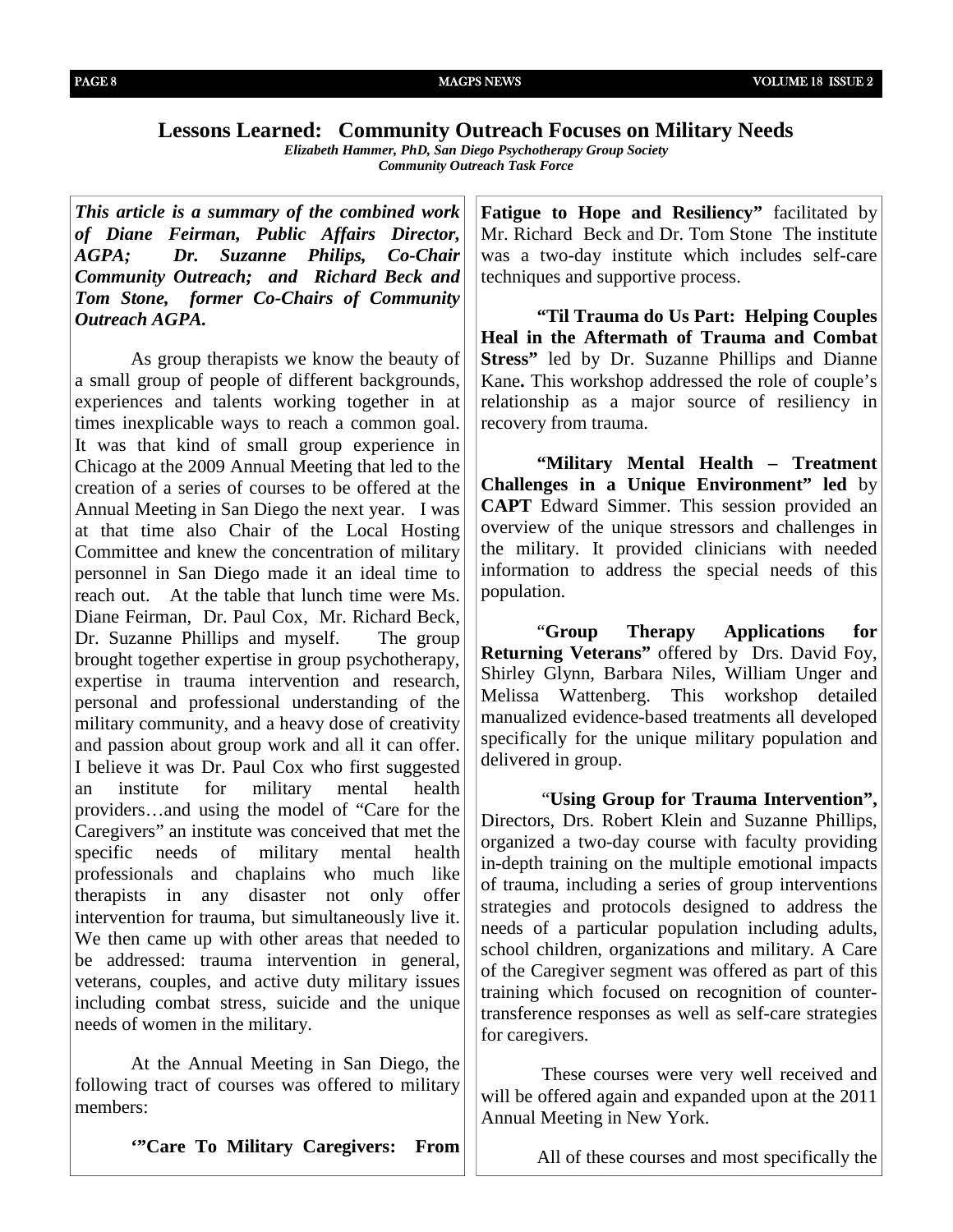institute led by Mr. Beck and Dr. Stone focused on the goal of providing "Care of the Caregivers". Military mental health professionals, chaplains and other health professionals in combat situations experience direct, indirect and vicarious traumatization. This process continues as veterans return home and seek mental health services from civilian, Department of Defense and Department of Veteran Affairs Caregivers. In the two-day institute offered for military caregivers, participants were encouraged to share and learn about the overall effects of their work. The format included lecture and open group process. The focus was a balance of the psychological costs and benefits to the mental health caregiver. The learning objectives included:

- Defining compassion fatigue, secondary trauma, vicarious trauma, and relevant counter transference responses.
- Identifying the sign and symptoms of these concepts and the defenses utilized to manage them.
- Specifying the physical and psychological costs and benefits of working with traumatized military personnel and veterans.
- Identifying specific steps to combat compassion fatigue and build hope and resiliency in their work.

The "Care of the Caregivers" programs including the Institute offered at the 2010 Annual Meeting offered a mix of didactic training with an opportunity for process feelings and reactions in a group of peers. This mix is essential because the reactions of caregivers are normal responses to abnormal events and it is crucial with uniformed personnel in particular that these responses be normalized and validated. Training is key.

The Care of the Caregiver Program that has been offered nationally by AGPA to different civilian and uniformed service caregiver groups is an all day Group Program (that can be repeated) that builds on the awareness that those involved with trauma work- whether as mental health professionals, medical staff, spiritual care givers, peer counselors, veterans manning suicide hot lines or ancillary service providers- **need opportunities to deal with the impact and cumulative effects of the trauma which they listen to, respond to and contain.** Given the numbers of cases they must face and the nature of the traumatic symptoms and suffering they must address, their self-care and services to enhance this become crucial. The Care of the Caregiver program was given to hundreds of caregivers in varying setting after 9/11 and since then has been adapted for clergy, uniformed service peers, medical staff, and military and Department of Veteran Affairs' personnel. An adaptation of the program was given internationally to caregivers in India through Skype after the terrorist attack of 2009 and an abbreviated program was offered at the IAGP Conference in Italy for Caregivers who had dealt with the Earthquake in L'Aquila in April 2010.

The program affords mastery by providing psycho-education on the nature of trauma and PTSD in general as well as the impact specific to the natural disaster, critical incident, traumatic event, combat stress injury or cumulative stress experienced by those with whom the caregivers are working. For example following the catastrophic wildfires in an Diego, a Care of the Caregivers program was offered in San Diego for police, fire and military mental health professionals It addressed issues of "Responding to Responders" and included the need to take into account mission focus, band of brother's mentality, natural resiliencies, attitude to injury, barriers to seeking help, attitude toward mental health, acute and cumulative stress, delayed and masked symptoms. These issues were addressed through presentation, media, and group discussion etc. This type of program reflects the recognition that information and training is an important antidote to secondary stress and burn out.

Building on this, the crucial aspect of the Care of the Caregivers program is the presentation,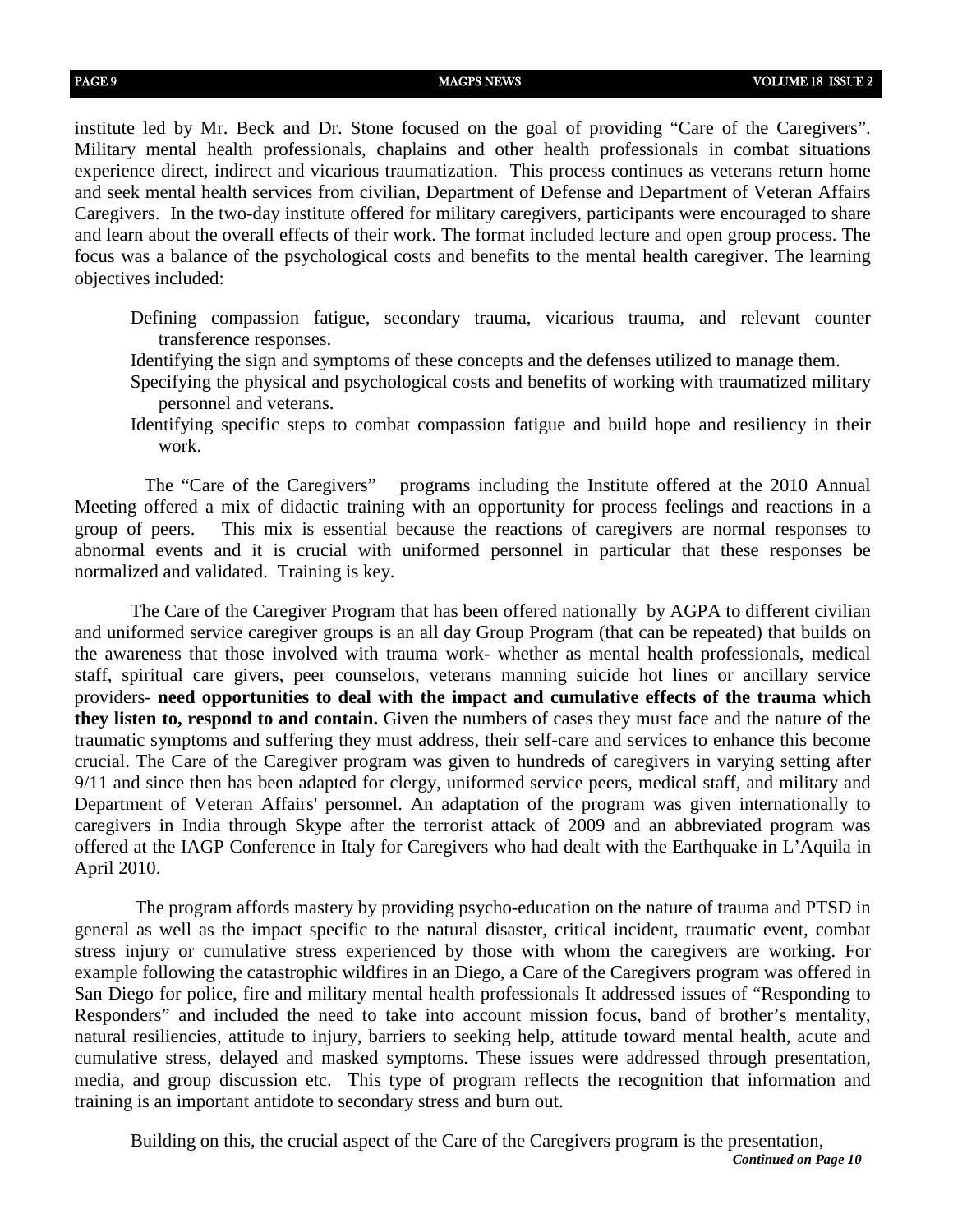#### **Military Outreach (Continued)**

discussion and recognition of issues of counter-transference, secondary trauma, vicarious traumatization, risks of disclosure, coping strategies and resiliency traits. Feedback, discussion and group experiences underscore the Program's goals of normalization, connection, affect regulation, sense of continuity, development of resourcefulness and restoration of hope in Caregivers.

A decade ago war came to Manhattan, Washington, DC and rural Pennsylvania. Many, many AGPA members stepped up in heroic ways to apply group psychotherapy techniques and theory to the trauma, grief, and cumulative stress of a terrorist attack that in every way resembled a war zone. It is those experiences, those lessons learned and the accumulated experience of our skilled colleagues that puts AGPA in a unique position to reach out to military members, their families, and caregivers now. The "Care of the Caregivers" program and others like it are one way we as members of AGPA and group therapists are contributing and can contribute to the well-being of many.

*For more information regarding AGPA programs designed for military members contact Diane Feirman, Public Affairs Director, AGPA at (212) 477-2677 or dfeirman@agpa.org*

*Note: The editor of the Newsletter, on behalf of the Board and membership of MAGPS, wants to thank Elizabeth and all of the people who contributed to this worthy article. There is so much of value going on in our field and it is important to find ways of communicating the detail of such things across the various society boundaries.*

## Henry E. Morris, Ph.D.

**Licensed Clinical Social Worker**

2008 Bremo Road, Suite 103 Richmond, VA 23226 (*804) 282-8282*

2342 Colony Crossing Place www.henrymorristherapy.com Midlothian, VA 23112

#### **Reginald Nettles, PhD, CGP**

*Licensed Psychologist* Columbia, MD.

**INDIVIDUAL, COUPLES, AND GROUP PSYCHOTHERAPY FOR ADULTS**

**Men's Psychotherapy Group • Mixed Adult Psychotherapy Group**

#### **(410) 290-7999**

**Drreginald.nettles@verizon.net http://therapist.psychologytoday.com/35214**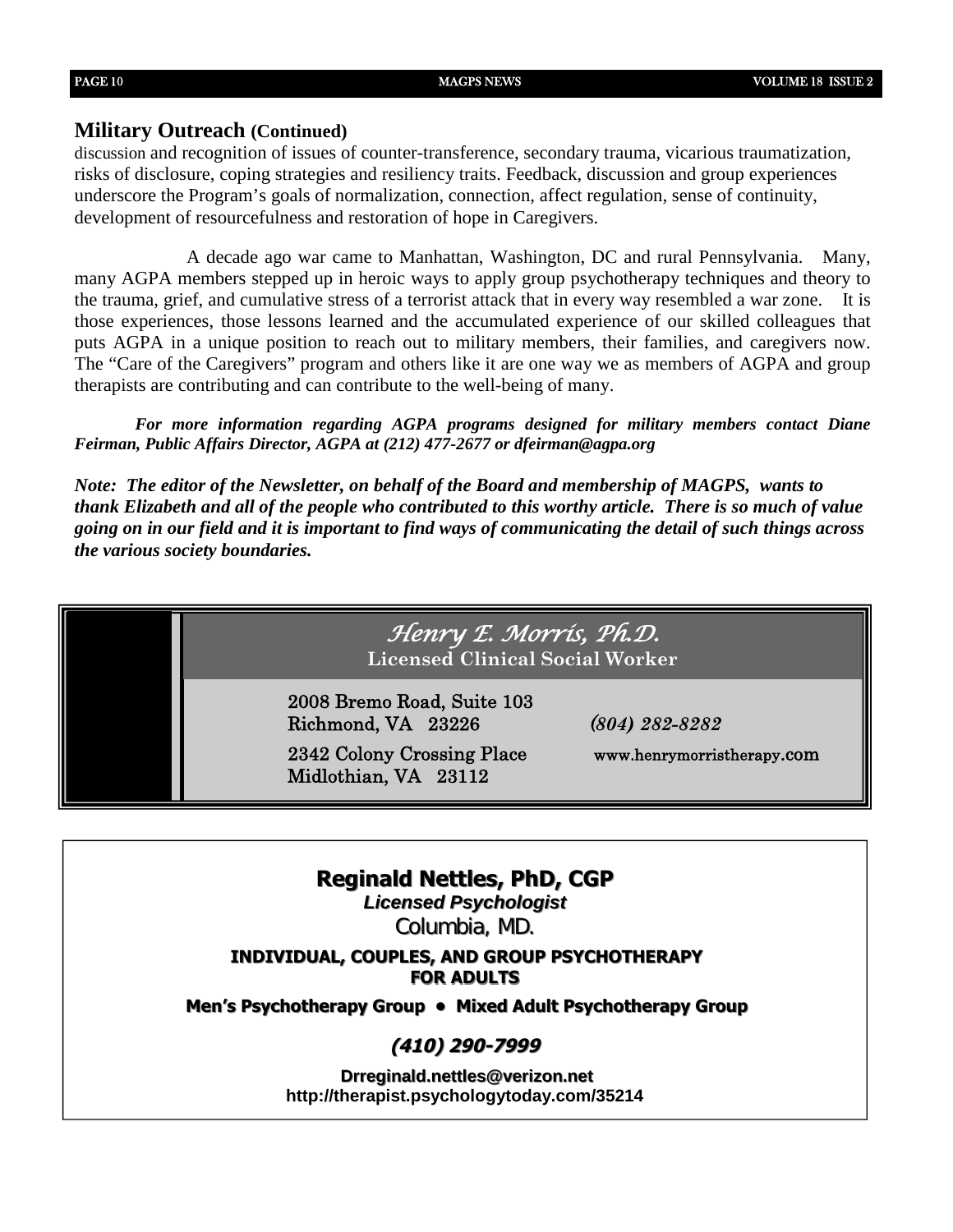

#### **MAGPS and the WPS Cinema Series** *Rob Williams*

The Washington School of Psychiatry and MAGPS announce the resumption of the Cinema Series. Evenings will begin at 5:45 pm with a light dinner and continue until approximately 9:30 pm with the viewing of the film and a moderated discussion. Each evening will earn 2.5 CEUs. A contribution of **\$10** apiece for the dinner and **\$25** for anyone wishing the CEUs will be collected.

The evenings will be held in the WSP's conference room at 5028 Wisconsin Avenue, NW, Suite 400, Washington, DC 20016. **Reservations are suggested:** *202-237-2700*

**Please arrive before 6:15 pm as space is limited. Also, be respectful of the fact that therapy sessions will be in progress so quiet in the halls will be appreciated.**

Friday, October 8, 2010 Friday, January 28, 2011

The Talented Mr. Ripley (1999) Si Puó Fare (It Can Be Done) (2008) Directed by Anthony Minghella Directed by Giulio Manfedonia Moderated by Susan Mann, LCSW Moderated by John Thomas, LCSW, CGP

#### Friday, April 1, 2011 The Reader (2008)

Directed by Stephen Daldry

Moderated by Marc Feldman, PhD & Stephanie Koenig, LICSW

**If you have any questions or would be interested in presenting a movie in the future, please contact Rob Williams, LICSW, CGP at rob.williams.msw@gmail.com or at 202-330-5390.**

### **Meet Your Board**

#### **Presenting the Incoming Board President: Faroq Mohyuddin, MD**

It is a pleasure to be writing about my favorite subject, "Me". When our esteemed editor Ron Kimball asked me to give a biographical sketch, I thought of listing all of my education and training but then we are much more informal in MAGPS. So here is a brief description of my professional life. I am a psychiatrist, currently practicing in Alexandria, Virginia. I am an educator and my current full-time job is the Director of Psychiatry Residency Training at St. Elizabeths Hospital Washington, DC. My involvement with group psychotherapy started even before my training in psychiatry when I took a course of Bibiliotherapy and got hooked on groups. Shortly after that my supervisor and then president of MAGPS, Barry Bukatman invited me to come to this conference in Richmond where I could learn more about groups. MAGPS has been a part of my life since then. It is an honor to be elected President of a vibrant group such as MAGPS. I look forward to getting more group therapists practicing in the mid-Atlantic region involved with MAGPS and to increase the diversity of membership to include therapists conducting groups in different settings including private practice, day treatment programs, state hospitals, counseling centers etc.. I hope that all of you will help us in achieving this diversity.